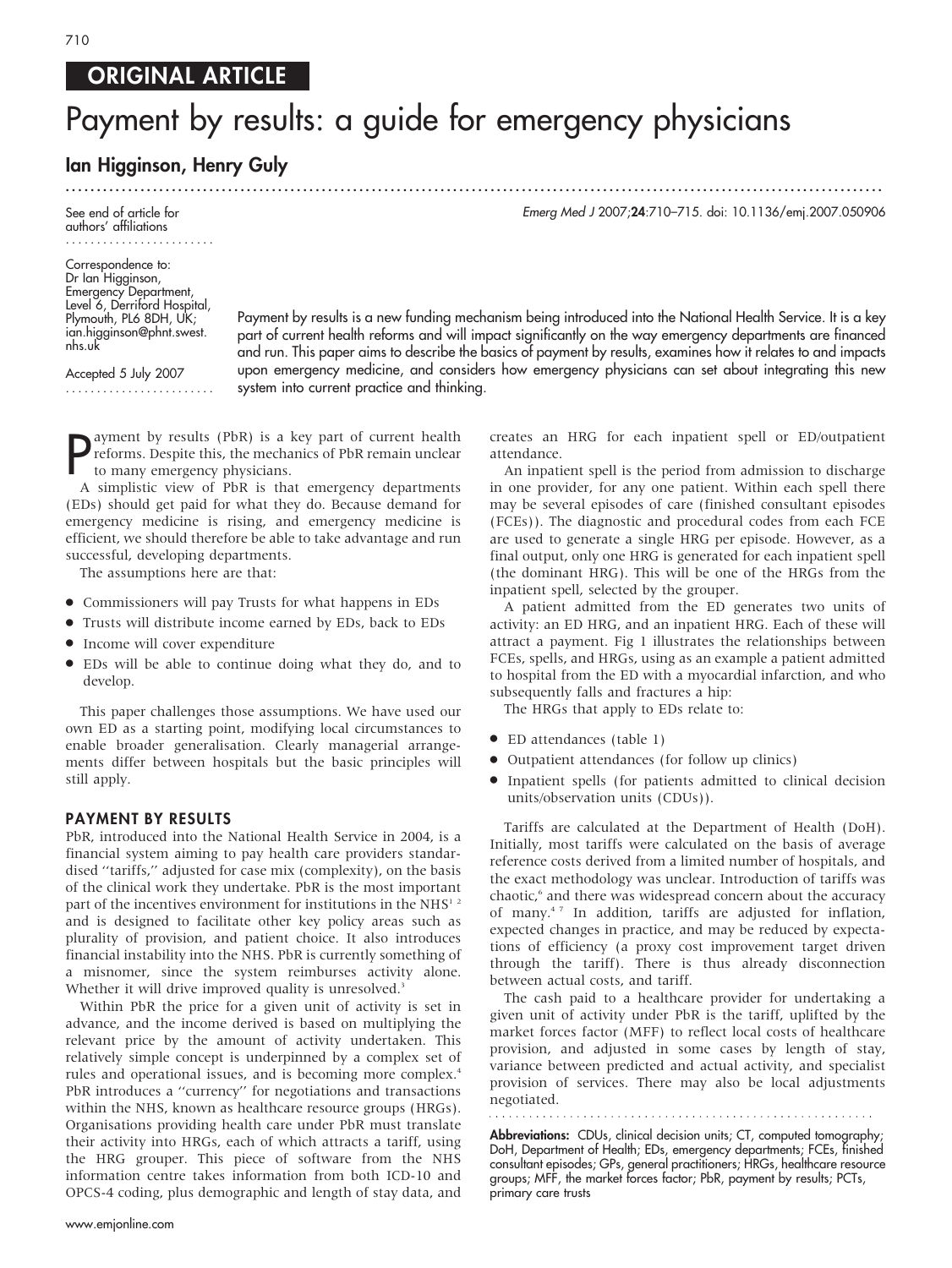

Figure 1 Finished consultant episodes (FCEs) and spells. ED, emergency department; HRG, healthcare resource group. See box for glossary of other terms.

There are inherent risks under PbR.<sup>4</sup> The key risk for commissioners is paying for work at a nationally set price if this price is higher than the local cost of provision. For healthcare providers, risk arises if activity falls, if their costs are high, or if the tariff is so low that it cannot cover costs. Both commissioners and providers are at risk if actual activity differs from planned activity. This is particularly the case for some elements of unplanned care.

Future developments in PbR include a move from averagecost based pricing to normative pricing (where tariffs are set with the intention of driving best or more efficient practice), attempts to base costing on patient level data rather than using top down costing, and ''unbundling'' payments for different elements of care. The current HRGs (HRG 3.5) are already being modified in HRG 4, which is targeted for introduction in 2009/ 10 (table 2). For emergency medicine HRG 4 will represent a complete change in the way activity is grouped, since the main determinants will be investigations performed, and treatments given. The idea is to make the HRGs more reflective of resources consumed, and also allow them to become ''setting independent'' so that they can be applied to emergency care delivered in a variety of settings.<sup>5</sup> HRG 4 may be further refined, or replaced with currencies used elsewhere in the world.<sup>1</sup> The system must also evolve to take account of changes in healthcare delivery, and to reflect policy priorities.

## HOW DOES AN EMERGENCY DEPARTMENT, UNDER PAYMENT BY RESULTS, DERIVE INCOME FOR THE ACTIVITY IT UNDERTAKES?

To answer this question we need to examine:

## Glossary of terms

- ICD10: International Classification of Diseases (10th revision). The international standard diagnostic classification, managed by the World Health Organization
- OPCS-4: Office of Population, Censuses and Surveys Classification of Surgical Operations and Procedures (4th revision). Translates into code all operations and surgical procedures that can be carried out on a patient during an episode of health care in the NHS acute sector. Mandatory NHS standard, managed by NHS Connecting for Health
- HRG: Healthcare resource group-grouping of treatment episode which are similar in resource use and clinical response. These are the equivalent of diagnosis resource groups (DRGs) used elsewhere in the world.<sup>5</sup> They are developed by the NHS information centre.
- (1) How Trusts charge the primary care trusts (PCTs) for activity performed in the ED
- (2) How Trusts distribute income derived from PbR within their organisations
- (3) The financial reality of running an ED.

## How the Trust charges the PCT for activity performed in the ED

For a Trust to be paid for activity there are five essential steps:

- The projected level of activity must be agreed
- Activity must be recorded
- Activity must be translated into HRGs
- The data must be passed to the PCTs
- The PCT must accept the data, and pay for the activity.

The relationship between PCTs and Trusts must be strong and collaborative. For Trusts, recording activity is a weak link. Visually scanning inpatient activity attributed to our own ED revealed problems with coding accuracy. The Audit Commission quotes a national average error rate of 11.9% for coding.<sup>9</sup> Within our Trust internal audits of speed and accuracy of coding are undertaken, although none relate to our speciality. Clinicians in the ED are responsible for inputting data into the ED computer system, and those data are

| <b>HRG</b> codes | Code label                                          | A&E tariff payment  | <b>Basic tariff</b><br>(2006/7) |
|------------------|-----------------------------------------------------|---------------------|---------------------------------|
| U06              | Attendance disposal invalid for grouping            | No payment          | Nil                             |
| <b>DOA</b>       | Dead on arrival                                     | Standard            | £71                             |
| V01              | High cost imaging (died/admitted)                   | High cost           | £99                             |
| V02              | High cost imaging referred/discharged)              |                     |                                 |
| V <sub>03</sub>  | Other high cost investigation (died/admitted)       |                     |                                 |
| V <sub>04</sub>  | Other high cost investigation (referred/discharged) |                     |                                 |
| V <sub>05</sub>  | Lower cost investigation (died/admitted)            | Standard            | £71                             |
| V <sub>06</sub>  | Lower cost investigation (referred/discharged)      |                     |                                 |
| V <sub>0</sub> 7 | No investigation (died/admitted)                    | Minor A&E and minor | £54                             |
| <b>V08</b>       | No investigation (referred/discharged)              | injuries unit       |                                 |
| <b>V100MC</b>    | Non-24 h A&E department/casualty department         |                     |                                 |
| <b>V100MI</b>    | Discrete minor injuries unit                        |                     |                                 |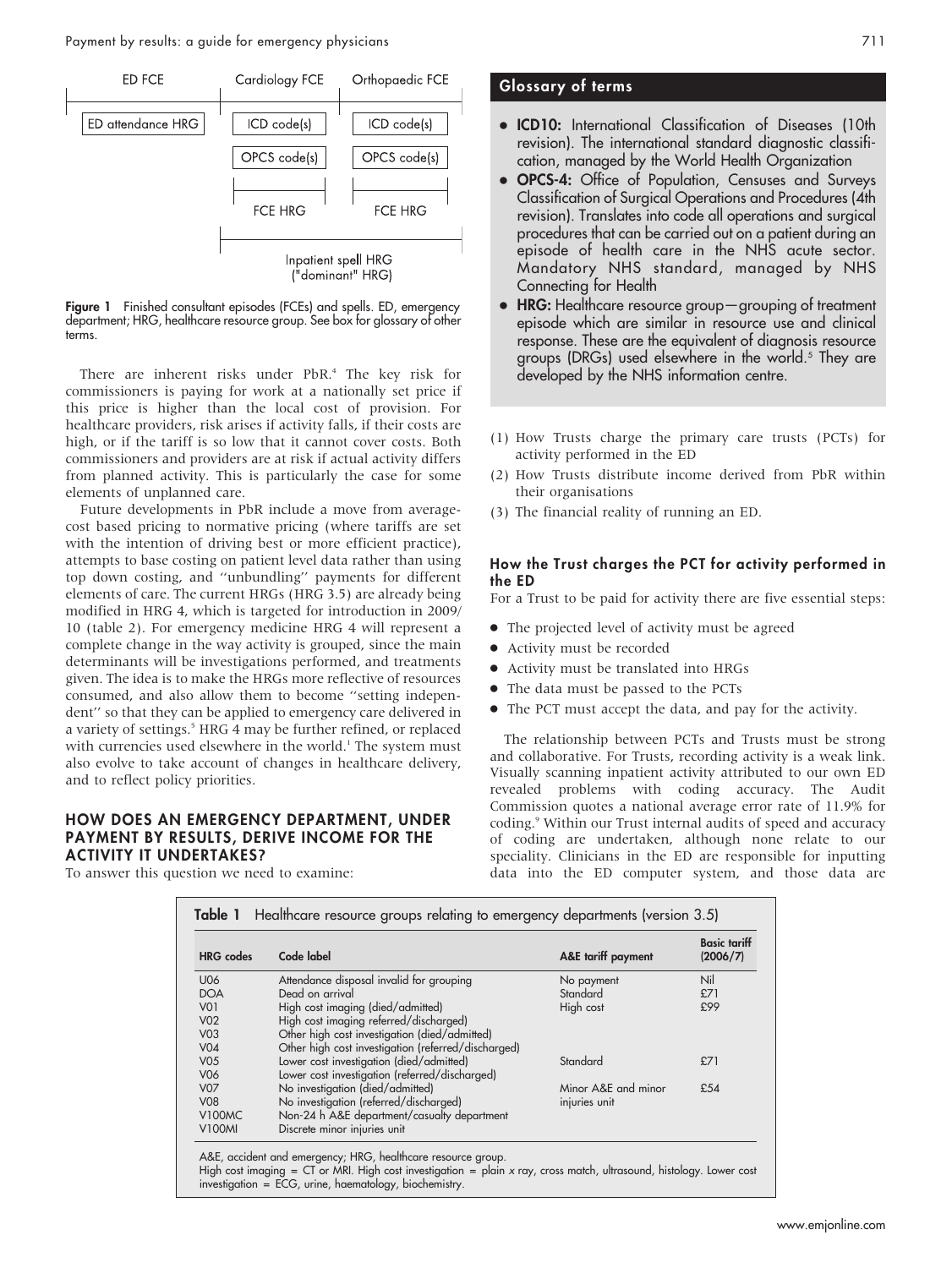Table 2 Healthcare resource group 4 (HRG 4) and emergency medicine. In HRG 4, there are 11 HRGs for emergency and urgent care<sup>8</sup>

| <b>HRG</b> | <b>HRG</b> label                                           |  |
|------------|------------------------------------------------------------|--|
|            | VB01Z Any investigation with category 5 treatment          |  |
|            | VB02Z Category 3 investigation with category 4 treatment   |  |
|            | VB03Z Category 3 investigation with category 1-3 treatment |  |
|            | VB04Z Category 2 investigation with category 4 treatment   |  |
|            | VB05Z Category 2 investigation with category 3 treatment   |  |
|            | VB06Z Category 1 investigation with category 3-4 treatment |  |
|            | VB07Z Category 2 investigation with category 2 treatment   |  |
|            | VB08Z Category 2 investigation with category 1 treatment   |  |
|            | VB09Z Category 1 investigation with category 1-2 treatment |  |
|            | VB107 Dental care                                          |  |
|            | VB11Z No investigation with no significant treatment       |  |
|            |                                                            |  |

For example, VB01Z is expected to consume the highest resource, VB11Z the least. It can be seen that the HRG codes are derived from a combination of investigations and treatments. For example, computed tomography (CT) is a category 3 investigation, while lumbar puncture is a category 4 treatment. A patient undergoing both CT and lumbar puncture would be ''coded'' HRG VB02Z. Further detail, with some worked examples, can be obtained from the NHS Information Centre website (case mix section).<sup>8</sup>

submitted unverified to the PCT. Audit of letters to general practitioners (GPs) that rely on the same information shows that there is under-recording of activity (particularly treatment activity) performed in the ED.

For any given ED, activity performed is translated into HRGs by its parent Trust. The Trust submits this information to commissioners, and is reimbursed for the activity. How much

the ED sees of the money depends on how the Trust manages its finances.

## Financial flows within Trusts

Most NHS Trusts are structured into directorates, which can broadly be thought of in three groups:

- $\bullet$  Corporate directorates, providing functions necessary for the Trust as a whole (for example, human resources). These charge their services to other directorates as ''overheads.''
- Clinical support directorates, providing services linked directly to patient care. These charge their services to front-line directorates on a pay-per-use basis (''recharging''). Our Trust plans to introduce recharging for diagnostics, theatres and anaesthetics. Over time Trusts will become more sophisticated in their recharging structures, and in calculation of overheads.
- Front-line directorates, responsible for delivering patient care. These will derive their income largely from providing healthcare (for example, through PbR), although other income streams may exist (for example, research). EDs will commonly be regarded as, or be part of, front-line directorates.

Modern financial regimens, driven by PbR, should lead to the distribution of income ''earned'' to the directorates that earn it. Overheads are apportioned between directorates. Support directorates will charge directorates who use their services. Funding received for education and training should be passed straight through. There will be adjustments for Trust savings/

> Figure 2 Schematic showing main financial flows for a front line directorate under current arrangement. DoH, Department of Health; ED, emergency department; HRG, healthcare resource group; MFF, market forces factor; PbR, payment by results; PCTs, primary care trusts; SHA, strategic health authority.

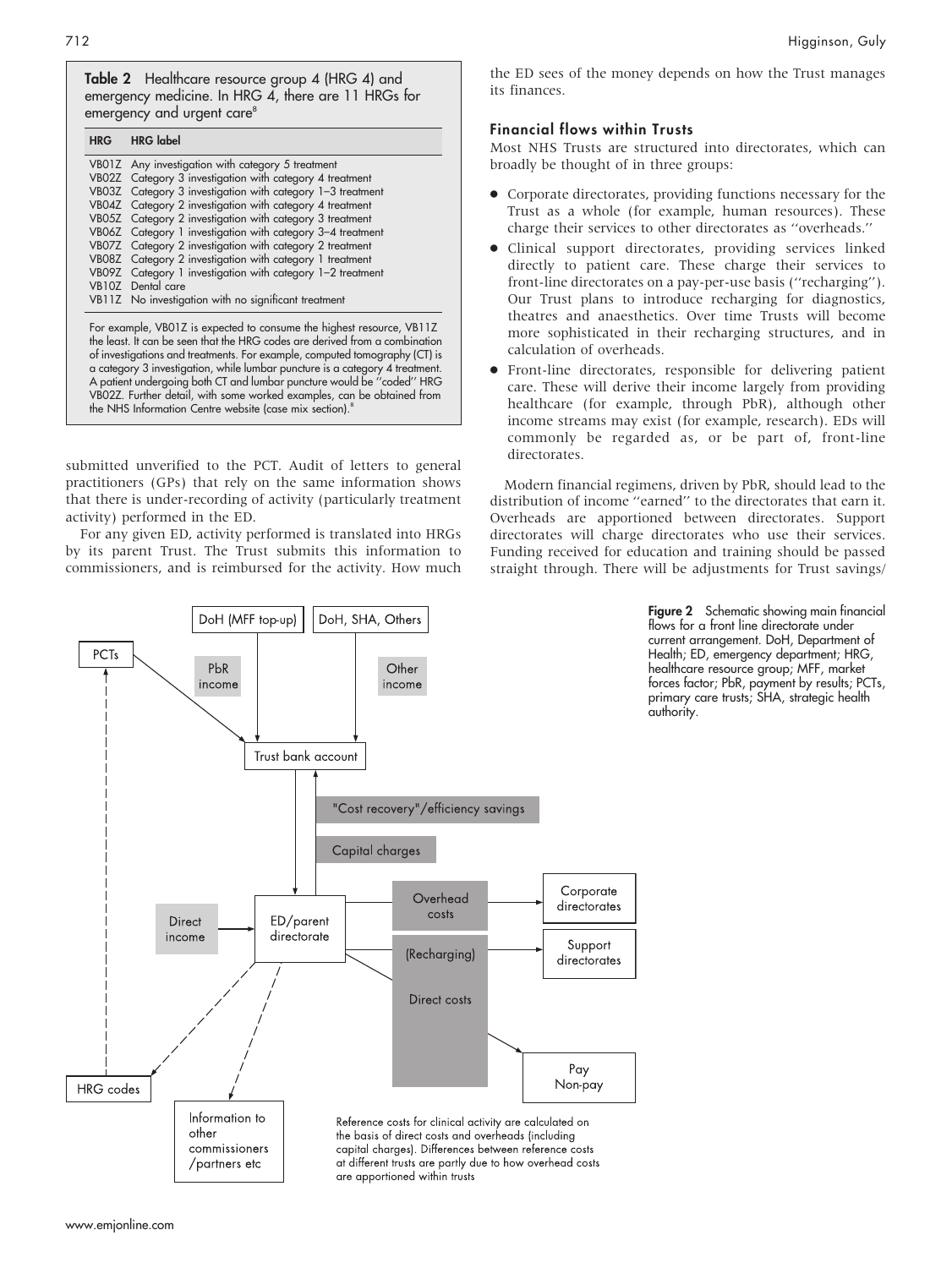Table 3 How healthcare resource groups will be translated into income, how cross charging will work, and financial implications for the emergency department

| What happens to the patient                                                                                     | Payment from<br><b>PCT</b> to Trust                | What the ED should be paid (assuming tariff follows<br>the patient)                                                                                                                                          | Financial implications for the ED                                                                                                                                                                                                                                                 |  |  |  |
|-----------------------------------------------------------------------------------------------------------------|----------------------------------------------------|--------------------------------------------------------------------------------------------------------------------------------------------------------------------------------------------------------------|-----------------------------------------------------------------------------------------------------------------------------------------------------------------------------------------------------------------------------------------------------------------------------------|--|--|--|
| I. Seen in ED and discharged, no<br>further follow up                                                           | <b>ED HRG</b>                                      | ED HRG. Under recharging the costs of all<br>investigations will be charged to the ED                                                                                                                        | Straightforward                                                                                                                                                                                                                                                                   |  |  |  |
| II. Seen in ED and discharged,<br>follow up in ED clinic                                                        | ED HRG and clinic<br><b>HRG</b>                    | ED HRG and clinic HRG. Under recharging the<br>cost of all investigations will be charged to the ED                                                                                                          | Significant financial implications for the type of<br>clinic HRG allocated to each attendance                                                                                                                                                                                     |  |  |  |
| III. Seen in ED, admitted to CDU,<br>and then discharged                                                        | ED HRG and HRG<br>associated with the<br>admission | ED HRG and HRG associated with the admission.<br>Under recharging the costs of all investigations<br>will be charged to the ED                                                                               | Straightforward                                                                                                                                                                                                                                                                   |  |  |  |
| IV: Seen in ED, admitted to CDU,<br>and then admitted to hospital under<br>another specialty                    | ED HRG and HRG<br>associated with the<br>admission | ED HRG. The HRG associated with the admission<br>will be paid to the speciality picking up the<br>dominant HRG for the spell. Under recharging all<br>investigations will be charged to the same speciality. | Makes financial sense to ensure that patients<br>likely to be admitted are admitted directly to the<br>main hospital, since they may not carry any<br>income with them (the ED unlikely to pick up the<br>dominant HRG, although in future could<br>recharge the other specialty) |  |  |  |
| V: Seen in ED, admitted to hospital<br>under another specialty                                                  | ED HRG and HRG<br>associated with the<br>admission | ED HRG. Under recharging all investigations<br>should be recharged to the admitting speciality<br>(or, if more than one speciality, the speciality<br>picking up the dominant HRG from the spell)            | Recharging in its proposed form does not mean<br>that there are adverse financial consequences to<br>the ED from our current practice of performing as<br>much investigation as possible in the ED, before<br>disposing of the patient.                                           |  |  |  |
| CDU, clinical decision unit; ED, emergency department; HRG, healthcare resource group; PCT, primary care trust. |                                                    |                                                                                                                                                                                                              |                                                                                                                                                                                                                                                                                   |  |  |  |

efficiency targets. Directorates will be expected to achieve financial balance.

The broad picture is summarised in fig 2. Table 3 shows how the income will flow, including details about how recharging might fit in (using our Trust as a model).

Arrangements for how income will be distributed within Trusts will vary. For ED patients Trusts will receive income for all ED and clinic attendances, and all inpatient spells following admission. In our Trust our directorate will receive income for the former two, but the inpatient HRG will only be paid to the directorate holding the dominant HRG for a particular spell.

EDs are highly dependent upon PbR income. In our Trust, 74% of our Trust income is ''PbR'' income, but for our ED the proportion is around 94%.

#### Finances of an emergency department

It is possible to conceptualise how ED finances work, as shown in fig 3.

Where EDs are directorates in their own right financial management is straightforward. However, many EDs belong to larger directorates, and it is likely that their overheads, and some recharges/claw backs, are not separated out on balance sheets. This makes financial planning at departmental level challenging.



Figure 3 Simplified income/expenditure for the emergency department (ED). CDU, clinical decision unit; MADEL, Medical and Dental Education Levy.

It is likely that at this stage, in many Trusts, there is no real certainty regarding fixed, variable and hence marginal costs for the ED. Unsurprisingly, there are no published data looking at the cost of running an ''average'' ED in the UK. Calculation of marginal costs is crucial when making plans around changes in ED activity.

Whether an ED makes a profit under PbR depends on whether income streams are transparent, and costs are known. Without hard data it will be impossible to engage in informed financial planning. There is a widespread feeling in our Trust that income for our ED will not meet costs. This is mostly based on the belief that tariffs do not reflect true costs in the ED. However, our costs are not known, so we cannot test our hypothesis.

## IMPACT OF PAYMENT BY RESULTS ON EMERGENCY DEPARTMENTS

PbR is likely to result in clinical teams rethinking the way they practice, as happened in the USA when prospective payment systems were introduced, as it was realised that EDs carry significant financial risk.<sup>10</sup>

There will be a focus on maximising income throughout Trusts but EDs may be ''loss-making'' under the PbR system. While it is untenable that EDs will close purely due to this, failure to generate surpluses will precipitate reassessment of our role, and of the specific financial arrangements relating our departments. It should be remembered that the overall economics of running an ED cannot simply be viewed at departmental level. If the ED admits a patient, the hospital will earn revenue associated with downstream activity. In competitive environments, using the ED as a ''loss-leader'' to bring in revenue generating activity may be a more sophisticated approach.

Competition for activity around high-tariff-low-cost patients is likely.11 In the ED ''non-urgent'' patient visits will carry the lowest costs,<sup>12</sup> and are likely to be the target for competition. Indeed, we are already seeing a version of this locally with a PCT proposing to put general practitioners into the ED to see primary care patients (case study 1). This could multiply the loss-making effect of low-tariff-high-cost patients since fixed costs and overheads are likely to remain largely unchanged.

It is worth noting that PCTs are currently able to act as both commissioners and providers of emergency care. This has significant implications if one considers that PbR is meant to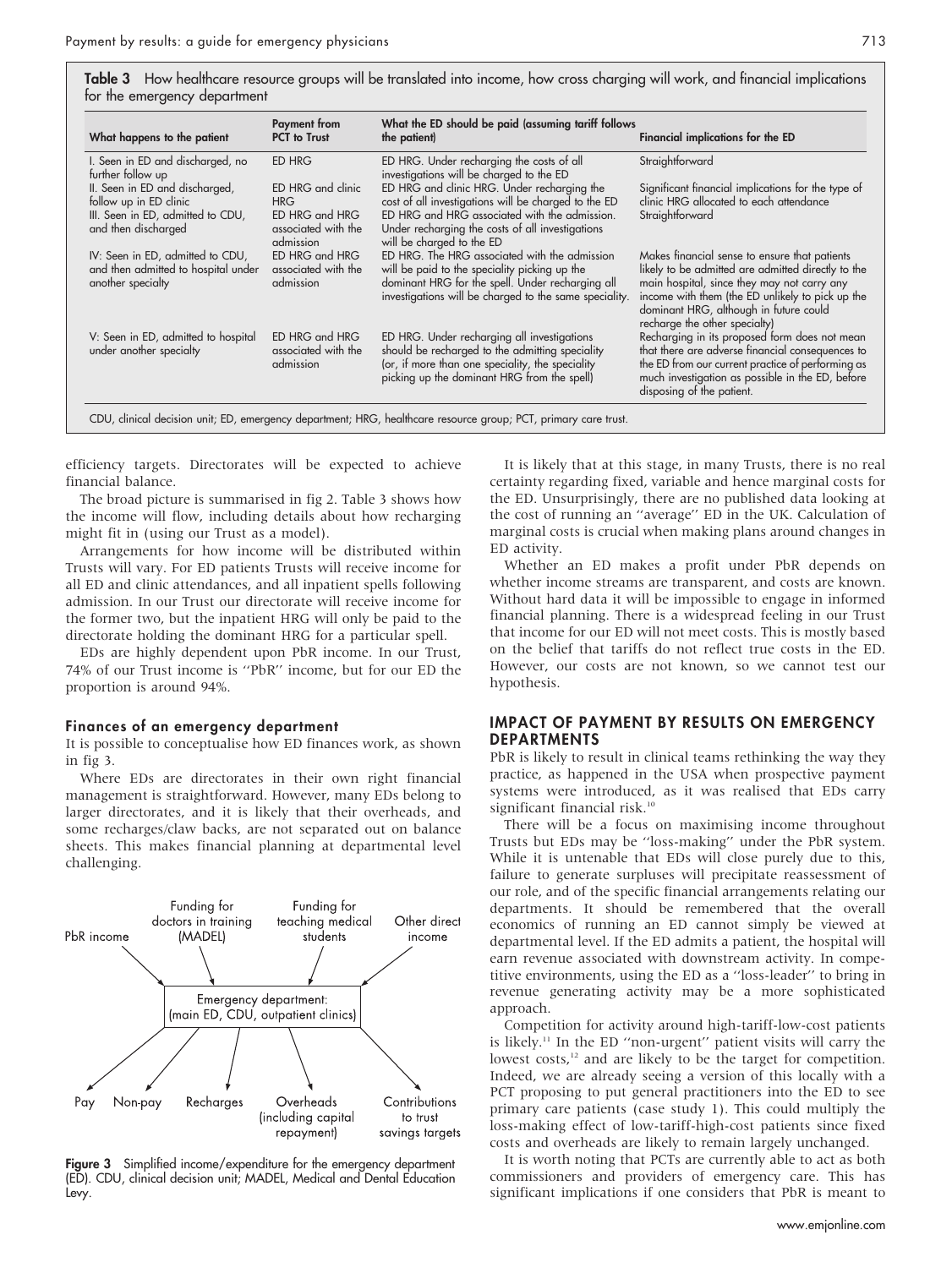## Case study 1: GPs working in the ED

- Summary: A PCT has persuaded a Trust to allow PCTemployed GPs to work in the ED, seeing ''primary care'' patients. The PCT will indirectly pick up the tariff, but will pay ''rent'' to locate the GPs in the ED.
- Implications: Loss of income for the Trust. "Primary care" patients likely to carry the lowest marginal costs of all patient groups, so cost base for other patient groups skewed. If GPs request investigations, the ED bears further increase in costs through recharging. Lack of data around cost means that ''rent'' cannot be accurately calculated, and the financial impact of the GP service will be unknown. Cost base to PCT transparent, and PCT will make profit provided tariffs exceed rent/cost of GPs.
- Long term solution: Calculate true cost of seeing minors patients in the ED and use as basis for ''rent.'' Recharge PCT for all investigations performed.
- Notes: Interesting concept from business perspective. The PCT is both a commissioner and provider, so the Trust is effectively allowing a competitive enterprise onto its premises. It is doing so under pressure from the PCT, in its role as a commissioner.

drive competition. One could argue that PCTs are in a position to be anti-competitive, either by putting mechanisms in place to restrict access to EDs, or by targeting their urgent care provision at patient groups who are likely to generate the highest income yield, while putting mechanisms in place to ensure that they capture those patients.

As PbR evolves it is likely that there will be financial instability around emergency medicine. If the direction of travel is for patient-level-costing, then income should increase. If the direction of travel is for normative pricing, then income may decrease. The impact of HRG 4 is hard to assess. Although the system looks encouraging in its increased level of detail, the tariffs applied will be the final arbiter, and are unknown.

Finally, there is a danger that financial considerations will feature over-prominently in the delivery of good clinical care.

## HOW SHOULD EMERGENCY MEDICINE, AND YOUR EMERGENCY DEPARTMENT, RESPOND TO PAYMENT BY RESULTS?

## At a national level

There is a clear need for emergency physicians to be involved in the design of current and future payment systems, and the setting of tariffs. This is happening through the Clinical Effectiveness Committee of the College of Emergency Medicine, which has undertaken detailed work looking at costings. The speciality is also represented on the committee of clinical working group leads advising the DoH through the ''PbR Transition Board.'' However, it should be noted that the process of setting tariffs is internal to the DoH. We also need to start building a clearer picture of what is happening in EDs nationally. While the average ED is indefinable, there are undoubtedly patterns emerging which can inform financial planning, and which can help us benchmark.

#### Clinical engagement

There is currently poor clinical engagement with the concept of PbR, and its implications. This should be addressed through a combination of communication and education, aiming for more

- Summary: ED attendances are increasing. In the past this has been regarded as a problem, because traditional budget systems usually failed to match increased demand with increased expenditure. Under PbR there is a potential opportunity because more patients should mean more income.
- Implications: The basic problem is that the cost of running the average ED is unknown. Specifically we do not know the marginal cost of seeing additional patients, and cannot compare that with the current tariff. It is possible that for each patient we see, we make a loss, or it is possible that some groups of patients are more ''profitable'' than others. Without this knowledge it is impossible to plan accurately which parts of our practice to develop, and which we can afford to ''give away'', when examining our position from a financial perspective.
- Solution: Understand our costs.
- **Solution:** Onderstand our costs.<br>● **Notes:** The marginal cost of seeing an ED patient is probably higher than expected.13 In addition, marginal cost analyses are only likely to be useful in EDs with spare capacity,<sup>14</sup> a situation not usually found in the UK. Business plans based on current tariffs are risky because the operation of PbR will change. In addition, it is possible that as capacity is stretched, diseconomies of scale will come into play.

''local ownership'' of departmental finances. It is usual for our colleagues in general practice, or in the private sector, to have a detailed understanding of the financial workings of their practices. In the authors' experience this is not the case in emergency medicine. If clinicians can be engaged the drive to record activity accurately is more likely to be successful, and clinicians are more likely to spot problems with the way their departments are costed/charged (for example, identifying charges for expensive equipment bought by other departments). It is, after all, our responsibility to understand the costs associated with our practice.

#### Financial structure

EDs should be run as separate business units, even if operating within larger directorates.

This approach would facilitate business planning. The key is working out costs. With detailed costing information we can look at how to become more efficient, and can perhaps challenge our overheads. We will be able to answer fundamental business questions around such issues as competition and the increasing demand for emergency care.

ED attendances are increasing: under PbR there is a potential opportunity because more patients should mean more income. However, we do not know the marginal cost of seeing additional patients, and cannot compare that with the tariff. It is possible that for each patient we see, we make a loss, or it is possible that some groups of patients are more ''profitable'' than others (case study 2).

Finally, we can answer the simple question of whether the ED can make a profit, or must make a loss. If our ED does not make a profit, then there would be a strong case for reorganising the ED finances, perhaps treating it as a support directorate rather than a front-line directorate, or more realistically adopting a hybrid model.